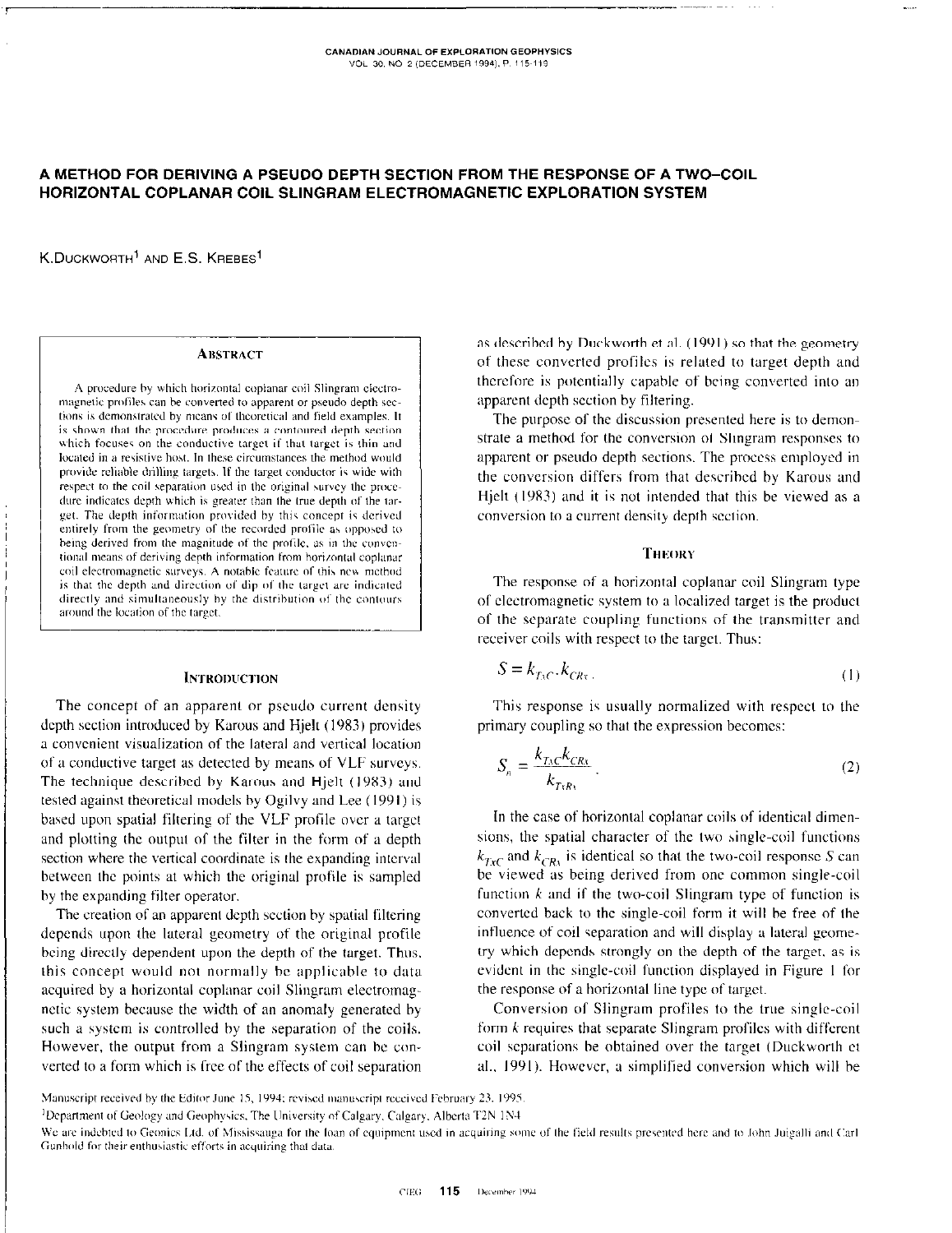-



Fig. 1. The coupling function  $k$  for a single horizontal search coil when traversed over a horizontal line target, the corresponding two-coil Slingram function  $S$  which can be derived from  $k$  for a simulated coil separation equal to four times the target depth and the approximate single-coil function (squared) which can be derived from  $S<sub>c</sub>$  (a) shows contours derived from k by a simulated Slingram survey for a wide range of coil separations. (b) shows contours derived from S and  $(k')^2$ . (c) shows the result of applying the Karous and Hjelt filter to the original function k.

denoted  $k'$  can be achieved by taking the products of pairs of values sampled from a single Slingram profile with the interval between the samples being equal to the separation of the coils used in acquiring the Slingram profile (Duckworth et al., 1991). Thus:

$$
k' = S_{x - a/2} \cdot S_{x + a/2} \tag{3}
$$

where  $a$  is the coil separation.

Tbis simplified process produces only an approximate transformation of the two-coil Slingram function to the single-coil function but it has the merit of requiring only a single pass over the target with the field equipment, using any arbitrary coil separation, but the function that results retains the necessary geometric dependence on target depth. The production of a smooth profile is necessary to the effectiveness of this process but this may be achieved by interpolation of additional data between the recorded data points as described later. The use of interpolation allows the process to be applied to data acquired with any coil separation at any station spacing although these parameters must be such as to permit the system to produce a reasonable sampling of the anomaly.

The horizontal line target provides the most immediate means of appreciating the behaviour of the conversion of a Slingram profile to a depth section. A profile  $(k)$  of the coupling between a single horizontal search coil and a horizontal line target is shown in Figure I along with the Slingram profile  $(S)$  that would be observed over that target for a simulated coil separation equal to four times the target depth. This profile was derived from the single-coil profile by means of expression (1). The function  $(k')$  which results from the simplified conversion of this Slingram profile back to the singlecoil function by means of expression (3) is also shown. In

fact, the function shown is the square of  $k'$  as this provides a clearer separation of the contours in the apparent depth section. The approximate single coil function  $k'$  [or  $(k')^2$ ] is a double-peaked even function in which the lateral separation of the peaks is directly related to the depth of the target just as is the separation of the positive and negative maxima on the original single-coil function. The theoretical single-coil coupling function  $k$  is an odd function but the even function k'can not be converted into an odd function nor is this necessary for the purposes of obtaining depth estimates.

A filtering process which converts the single-coil coupling function into a pseudo depth section would ideally produce a contour pattern which would focus on the location of the target conductor both laterally and in depth. In this context the two-coil horizontal coplanar Slingram device itself provides a type of focused response which comes close to this ideal. as can be seen in the contours presented in Figure la which were generated by computing Slingram response profiles from the single-coil profile  $(k)$  for a range of simulated coil separations using expression  $(1)$ . In order for the contours to display this focused form, the computed two-coil response must be presented in the absolute form rather than being normalired with respect to the primary coupling. The central negative on the Slingram anomaly reaches its maximum absolute value when the simulated coil separation is equal to the depth of the line target, this being the separation at which the transmitter and receiver coils simultaneously achieve maximum coupling with the target (Duckworth et al., 1993). Thus, the contours of the central negative anomaly naturally focus on the true depth of the line current. By comparison, the Karous and Hjelt filter when applied to the original single-coil coupling function  $k$  as shown in Figure 1c provides for good lateral location of the contours with respect to the line current target and a notable freedom from the flanking peaks, but it does not focus on the true depth location of the line current which suggests that the description of this filter as a current density filter can be misleading. In that the Karous and Hjelt filter is designed for application to odd functions it can not be applied to even functions such as  $k'$ , so that it could not be adapted to generating depth sections from the approximate single-coil type of function.

Thus, as a contour distribution which focuses on the target can be derived from the single-coil function  $k$  then a similar contour distribution can be derived from the approximate single-coil function k' [or from  $(k')^2$ ], again by means of expression (1) but with  $k'$  [or  $(k')^2$ ] substituted for k. The result of converting  $(k^2)$  to a depth section by this means is shown in Figure 1b. The depth section which results shows the same focus on the true depth location of the line current and the same associated flanking peaks that the section derived directly from the single-coil function k displays. These flanking peaks clearly have no relationship to the spatial position of any current but their separation is very immediately related to the depth of the target. Thus, given a single Slingram profile, the use of expression (2) allows an approximation to the single-coil function to be generated which then permits an apparent depth section to bc generated which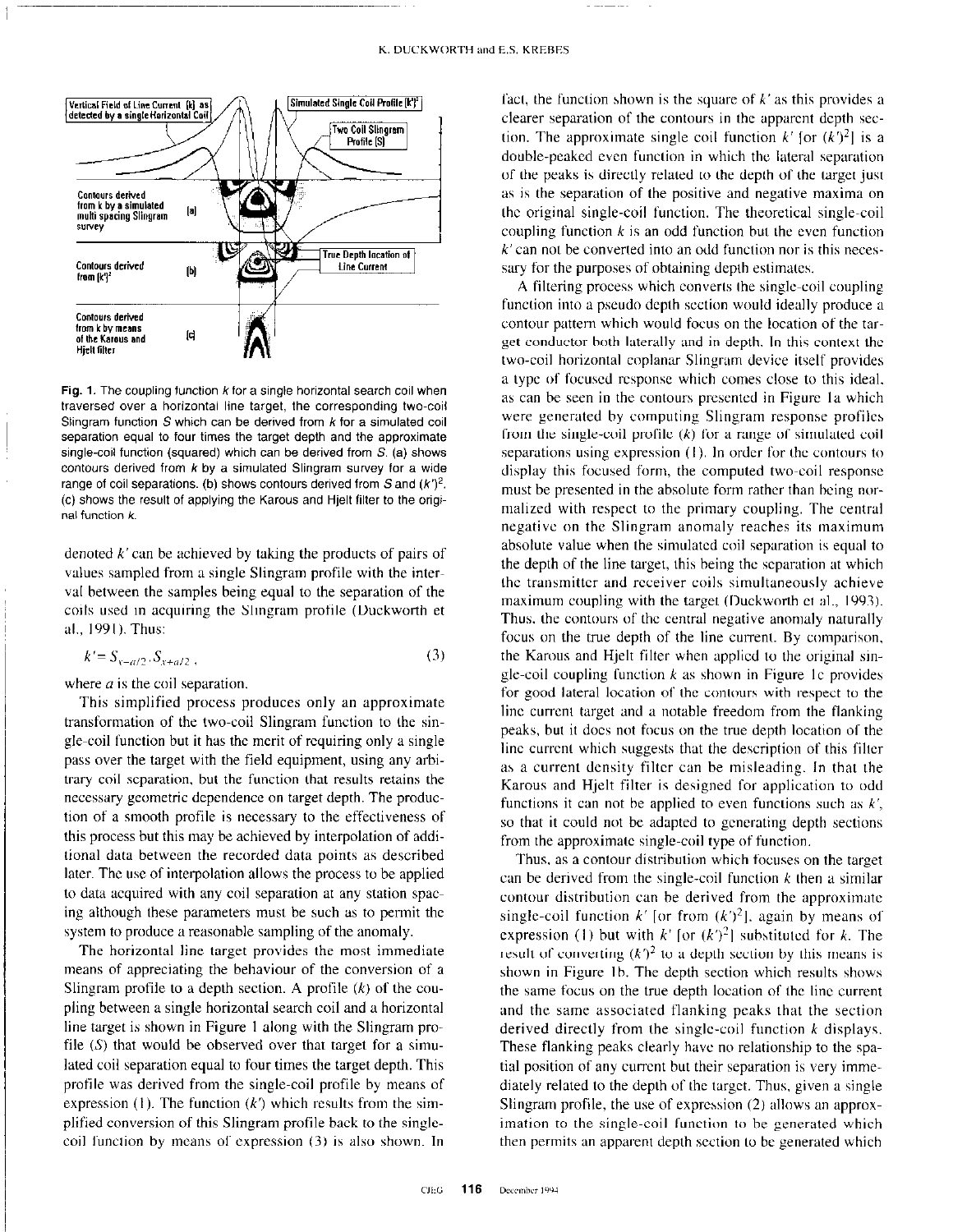has the desirable ability to focus on the true depth of the target. In effect, this process approximately converts a single Slingram traverse into a range of traverses at different separations but presents them as a map.

This appears to be a desirable achievement as it is not uncommon that surveys are repeated at different coil separations to provide the interpreter with additional views of the response of a target to aid the interpretation. As this process provides an almost unlimited range of these alternative views using only data already acquired without the need to repeat the traverse over the conductor, it appears that this could result in savings in survey costs. The presentation of the results in depth map or pseudo section form is a necessity as the large number of profiles represented by one of these sections would be incomprehensible if actually presented in profile form. It can also be appreciated that if the results of the process were presented in profile form, they would not automatically indicate the location of the target as does the pseudo section.

The perfectly conductive semiinfinite half-plane model provided by Wesley (1958) permits the application of this method of deriving an apparent depth section to a more meaningful target. The response of such a target may be readily computed for any depth dip or coil separation as described by Duckworth and Krebes (1994). The result of converting a single Slingram profile over such a target into a simulation of the single-coil coupling function and then converting the singlecoil function into a depth section is shown in Figure 2 for a target dipping at  $70^{\circ}$  at a depth equal to 0.15 of the coil separation. The focus of the resulting contours is located on the actual target but somewhat below the top of the target. In that this is a perfectly conductive target it might be expected that current would concentrate at the top edge of the conductor and that the contours would focus on that location. This deviation from what might be expected lies in the approximate nature of the conversion embodied by expression (3). It is notable that, as shown in Figure 2, a circle centred on the focus of the contours and tangent to the ground surface is also tangent to the lines which locate the peaks on the simulated single-coil profile. This geometry would be characteristic of the vertical component of a horizontal line of current located at the focus of the contours except that such a line could not create a field with the disparity of magnitudes in the two peaks that results from the dip of the target. From the practical point of view, the focus of the contours would clearly provide a reliable drilling target and the direction of dip would be clear both from the distribution of the contours around the focus and in the relative magnitudes of the flanking peaks.

It must be stressed that the simplified conversion to the single-coil profile  $k'$  is only approximate and that the approximation becomes worse as the ratio of the coil separation to target depth in the original Slingram profile becomes smaller so that its application to responses obtained over deep targets would be inappropriate.

# FIELD EXAMPLES

An example of the application of this process to the inphase data provided by a Geonics EM-31 system operated



Fig. 2. The two-coil Slingram response S of a perfectly conducting semiinfinite half-plane dipping at 70° and the contours which result from the conversion of  $S$  to the approximate single-coil function  $k'$ (squared) and then to the depth section. The focus of the contours would clearly provide a good drilling target.

over an environmental test range in which two steel drums had been buried at a depth of I m is shown in Figure 3. The original observations were acquired at a one-metre station spacing and are displayed as the emphasized data points. The smoothed profile was generated by sine interpolation. In sine interpolation the value of a function  $F(x)$  which has been sampled at a regular interval  $\Delta x$  may be derived from the sampled data for any value of  $x$  by means of the sampling theorem (Bath, 1974):

$$
F(x) = \sum_{n=-\infty}^{+\infty} F(x_0 + n\Delta x) \left\{ \frac{\sin[\pi(x - x_0 - n\Delta x) / \Delta x]}{\pi(x - x_0 - n\Delta x) / \Delta x} \right\}
$$

where  $F(x_0 + n\Delta x)$  represents the sampled data and

$$
\left\{\frac{\sin[\pi(x-x_{o}-n\Delta x)/\Delta x]}{\pi(x-x_{o}-n\Delta x)/\Delta x}\right\}
$$
 is the sinc function. The

use of this interpolation procedure requires care in the avoidance of high-frequency effects due to step terminations of the data set but is otherwise well behaved. Interpolation of additional data between the data values observed in the field is necessary if reasonably smooth-contoured sections are to be achieved from field data. The contoured depth section suggests that the second drum was located at a slightly greater depth than the first. However. the indication of greater depth for the second drum may be due to the fact that that drum was laid horizontally and oriented along the traverse while the first drum was upright. This probably caused the anomaly due to the second drum to be slightly wider than that due to the first drum, thereby resulting in an anomaly which appeared to originate from a slightly deeper source.

Conversion of a Slingram real component profile recorded over a graphitic shale conductor located in the Northern Territory of Australia (Duckworth, 1968) to an apparent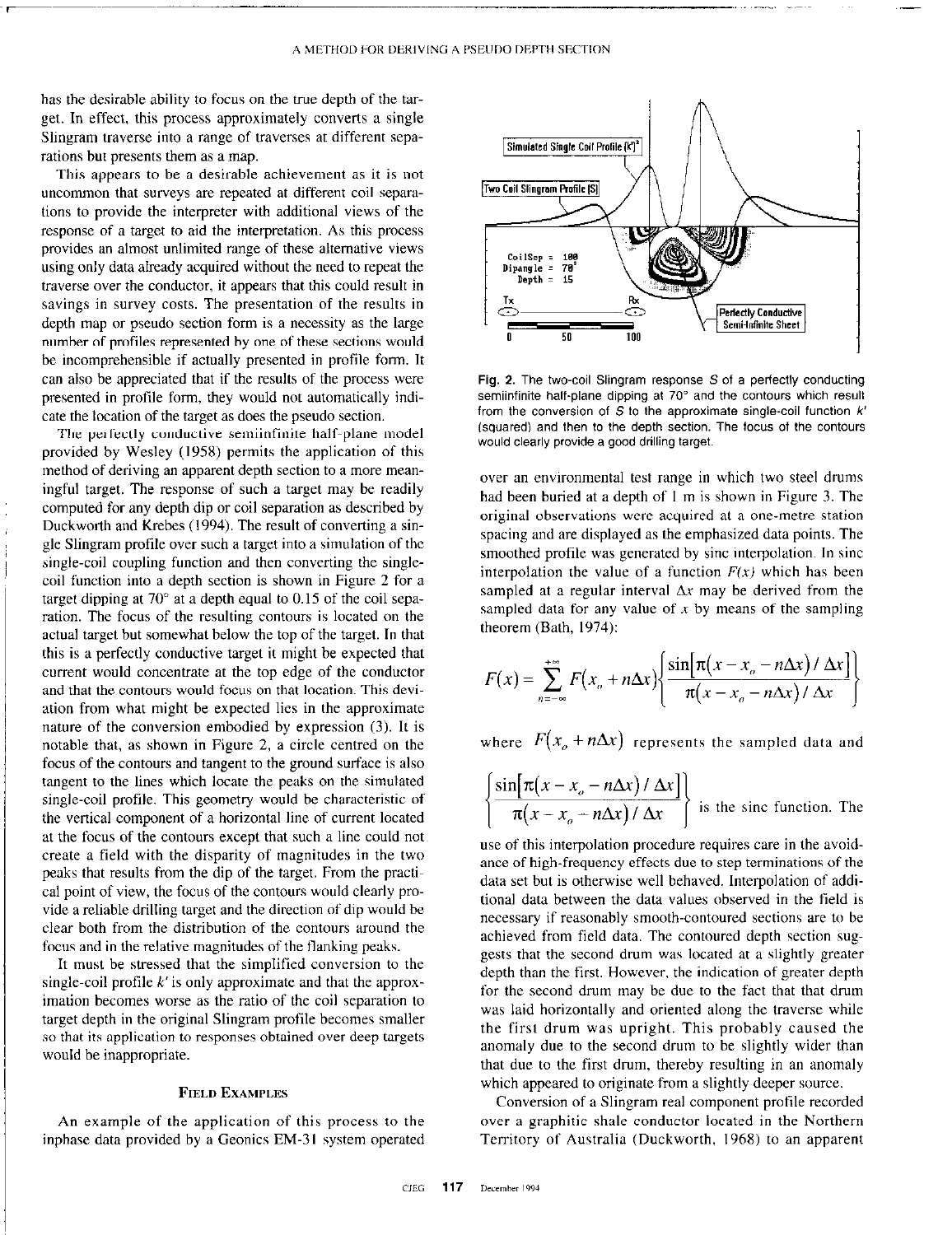

Fig. 3. An example of the application of the method to data acquired over two steel drums buried in an environmental test range.

depth section is shown in Figure 4. The imaginary component response of this conductor (not shown) was so weak that the conductor responded in a manner very close to that of a perfect conductor (Duckworth, 1970, 1977). For this target, the depth contours focused below its true depth position but the indication of the direction of dip provided hy the contours is in agreement with the known dip of the structure. The probable cause of this location of the focus of the contours below the actual conductor was the considerable width of the conductor with respect to the coil separation. As shown by Duckworth et al.  $(1991)$ , the depth of this conductor as indicated by the anomaly was too great unless a correction was applied for the width of the target. It is possible for a correction to be applied for conductor width in applying the procedure which generates the pseudosection hut it was decided that this example should be presented without any correction in order to demonstrate at least one possible problcm with the concept.

The conversion of a data profile to a depth section by means of spatial filtering of any kind must bc applied with caution. An example of a clearly inappropriate application of the methods described here is presented in Figure 5. This data is a profile of the quadrature or conductivity readout of a Geonics EM-31 traversed over an outcrop of the Lower Brazeau Formation located in the Rocky Mountain Foothills Belt of southern Alberta. The outcrop consists of interbedded sandstones and shales all of which dip to the west at approximately  $60^{\degree}$ . The depth section that results from this data is clearly not well related to the structure of the outcrop.

# **CONCLUSIONS**

Pseudosections are a familiar device in the presentation of Induced Polarization data. yet are well known to produce results which can be misleading as to the actual polarizeability structure of the subsurface. Despite this, the pseudoscction is a well accepted tool in IP surveys. In VLF surveys the SOcalled current density pseudosection is now in widespread use and is currently incorporated into the software of some of the latest VLF receivers. yet it is clear that this too can be very misleading as to the true structure of the subsurface. The procedure described here has the merit that the pseudosection it



Fig. 4. Application of the method to data acquired over a highly conductive graphitic shale shows contours which focus below the target due to the target being of appreciable width with respect to the original coil separation of 60 m.



Fig. 5. An example of an inappropriate application of the method where it produces a depth section which is very poorly related to the actual structure.

produces inherently locates the target both laterally and in depth quite accurately while also suggesting the dip direction of the target, assuming the restrictions of this concept are appreciated. The flanking peaks that this process produces might possibly be misleading to a nonspecialist but similar difficulties are inherent in the use of pseudosections in IP surveys. The simplicity of the process is such that it could readily be programmed into the rccciver of a two-coil horizontal coplanar system and provide the operator with an immediate display of the results as is already being done in some VLF receivers.

The principal restriction which must be stressed in using lhe process descrihcd here is that it should not bc applied without consideration for the type of target that is being sought. The concept works best for responses obtained from thin steeply dipping conductors located in resistive host rocks. Its use with responses obtained over wide conductors will result in depth estimates which are too large and its application to responses obtained over deep targets will he inaccurate due to the approximate nature of the transformation to the single-coil type 01 profile. If groups of closely spaced parallel conductors are detected then the apparent depth section that will result from this process will probably have little value.

In that the process described here is essentially one which converts a single profile obtained with a single-coil separation